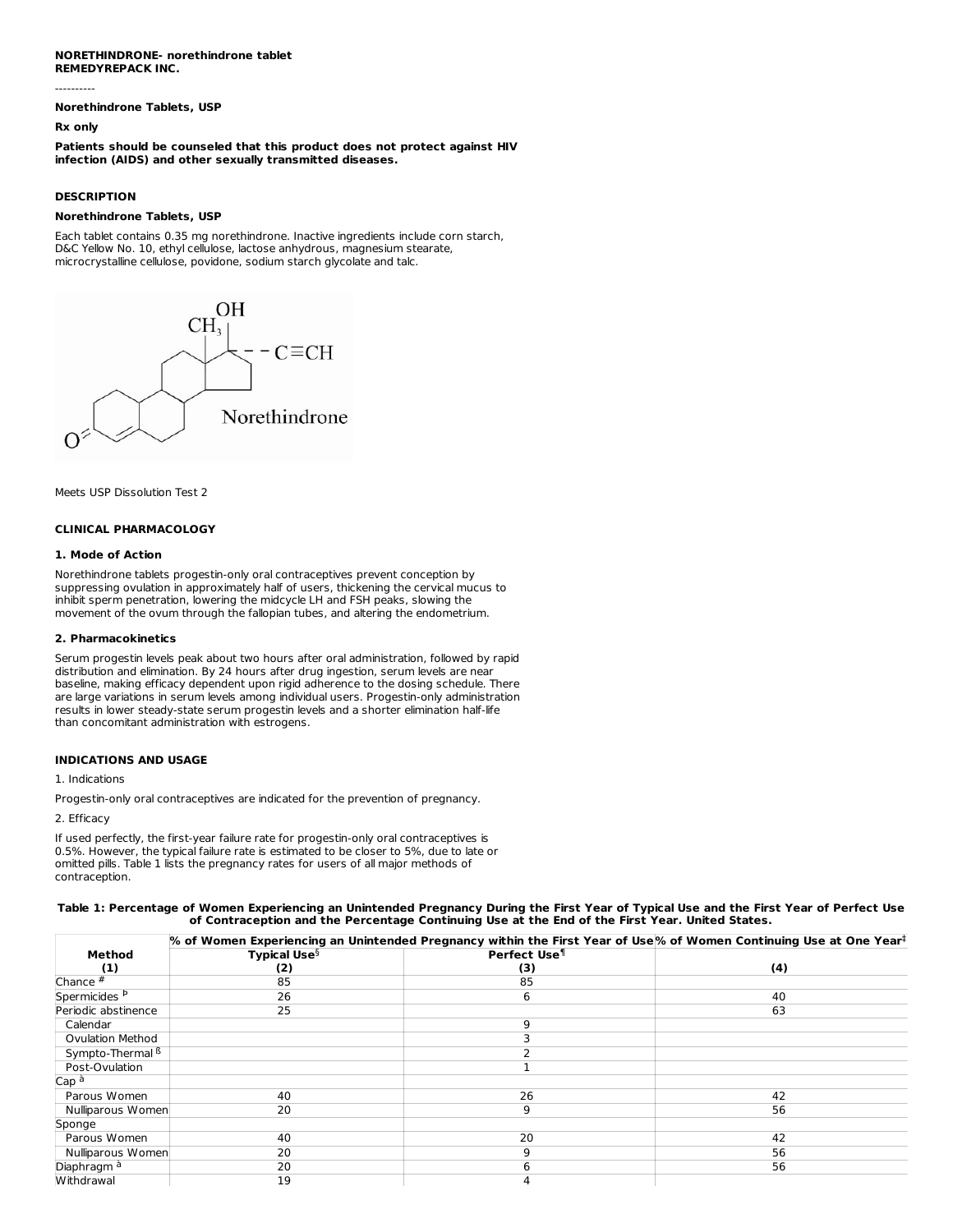| Condom <sup>è</sup>            |      |      |     |
|--------------------------------|------|------|-----|
| Female (Reality <sup>®</sup> ) | 21   |      | 56  |
| Male                           | 14   |      | 61  |
| Pill                           | 5    |      | 71  |
| Progestin Only                 |      | 0.5  |     |
| Combined                       |      | 0.1  |     |
| <b>IUD</b>                     |      |      |     |
| Progesterone T                 |      | 1.5  | 81  |
| Copper T380A                   | 0.8  | 0.6  | 78  |
| LNg 20                         | 0.1  | 0.1  | 81  |
| Depo-Provera <sup>®</sup>      | 0.3  | 0.3  | 70  |
| Norplant                       | 0.05 | 0.05 | 88  |
| <sup>®</sup> and Norplant-2 ®  |      |      |     |
| Female Sterilization           | 0.5  | 0.5  | 100 |
| Male Sterilization             | 0.15 | 0.1  | 100 |
|                                |      |      |     |

Adapted from Hatcher et al, 1998, Ref. #1.

Emergency Contraceptive Pills: Treatment initiated within 72 hours after unprotected intercourse reduces the risk of pregnancy by at least 75% \*

Lactational Amenorrhea Method: LAM is highly effective, temporary method of contraception. †

Source: Trussell J, Contraceptive efficacy. In Hatcher RA, Trussell J, Stewart F, Cates W, Stewart GK, Kowal D, Guest F, Contraceptive Technology: Seventeenth Revised Edition. New York NY: Irvington Publishers, 1998.

\* The treatment schedule is one dose within 72 hours after unprotected intercourse, and a second dose 12 hours after the first dose. The Food and Drug Administration has declared the following brands of oral contraceptives to be safe and effective for emergency contraception: Ovral ® (1 dose is 2 white pills), Alesse ® (1 dose is 5 pink pills), Nordette ® or Levlen ® (1 dose is 2 light-orange pills), Lo/Ovral ® (1 dose is 4 white pills), Triphasil ® or Tri-Levlen ® (1 dose is 4 yellow pills).

† However, to maintain effective protection against pregnancy, another method of contraception must be used as soon as menstruation resumes, the frequency or duration of breastfeeds is reduced, bottle feeds are introduced, or the baby reaches six months of age.<br>‡ Among couples attempting to avoid pregnancy, the percentage who continue to use a method for one year.

§ Among typical couples who initiate use of a method (not necessarily for the first time), the percentage who experience an accidental pregnancy during the first year if they do not stop use for any other reason.

¶ Among couples who initiate use of a method (not necessarily for the first time) and who use it perfectly (both consistently and correctly), the percentage who experience an

accidental pregnancy during the first year if they do not stop use for any other reason.<br># The percents becoming pregnant in columns (2) and (3) are based on data from populations where contraception is not used and from w order to become pregnant. Among such populations, about 89% become pregnant within one year. This estimate was lowered slightly (to 85%) to represent the percent who would<br>become pregnant within one year among women now re

Þ Foams, creams, gels, vaginal suppositories, and vaginal film.<br>ß Cervical mucus (ovulation) method supplemented by calendar in the pre-ovulatory and basal body temperature in the post-ovulatory phases.

à With spermicidal cream or jelly.

è Without spermicides.

## **Norethindrone tablets have not been studied for and are not indicated for use in emergency contraception.**

## **CONTRAINDICATIONS**

Progestin-only oral contraceptives (POPs) should not be used by women who currently have the following conditions:

- Known or suspected pregnancy
- Known or suspected carcinoma of the breast
- Undiagnosed abnormal genital bleeding
- Hypersensitivity to any component of this product
- Benign or malignant liver tumors
- Acute liver disease

## **WARNINGS**

Cigarette smoking increases the risk of serious cardiovascular disease. Women who use oral contraceptives should be strongly advised not to smoke.

Norethindrone tablets do not contain estrogen and, therefore, this insert does not discuss the serious health risks that have been associated with the estrogen component of combined oral contraceptives (COCs). The healthcare professional is referred to the prescribing information of combined oral contraceptives for a discussion of those risks. The relationship between progestin-only oral contraceptives and these risks is not fully defined. The healthcare professional should remain alert to the earliest manifestation of symptoms of any serious disease and discontinue oral contraceptive therapy when appropriate.

## **1. Ectopic Pregnancy**

The incidence of ectopic pregnancies for progestin-only oral contraceptive users is 5 per 1000 woman-years. Up to 10% of pregnancies reported in clinical studies of progestinonly oral contraceptive users are extrauterine. Although symptoms of ectopic pregnancy should be watched for, a history of ectopic pregnancy need not be considered a contraindication to use of this contraceptive method. Healthcare professionals should be alert to the possibility of an ectopic pregnancy in women who become pregnant or complain of lower abdominal pain while on progestin-only oral contraceptives.

## **2. Delayed Follicular Atresia/Ovarian Cysts**

If follicular development occurs, atresia of the follicle is sometimes delayed and the follicle may continue to grow beyond the size it would attain in a normal cycle. Generally these enlarged follicles disappear spontaneously. Often they are asymptomatic; in some cases they are associated with mild abdominal pain. Rarely they may twist or rupture, requiring surgical intervention.

#### **3. Irregular Genital Bleeding**

Irregular menstrual patterns are common among women using progestin-only oral contraceptives. If genital bleeding is suggestive of infection, malignancy or other abnormal conditions, such nonpharmacologic causes should be ruled out. If prolonged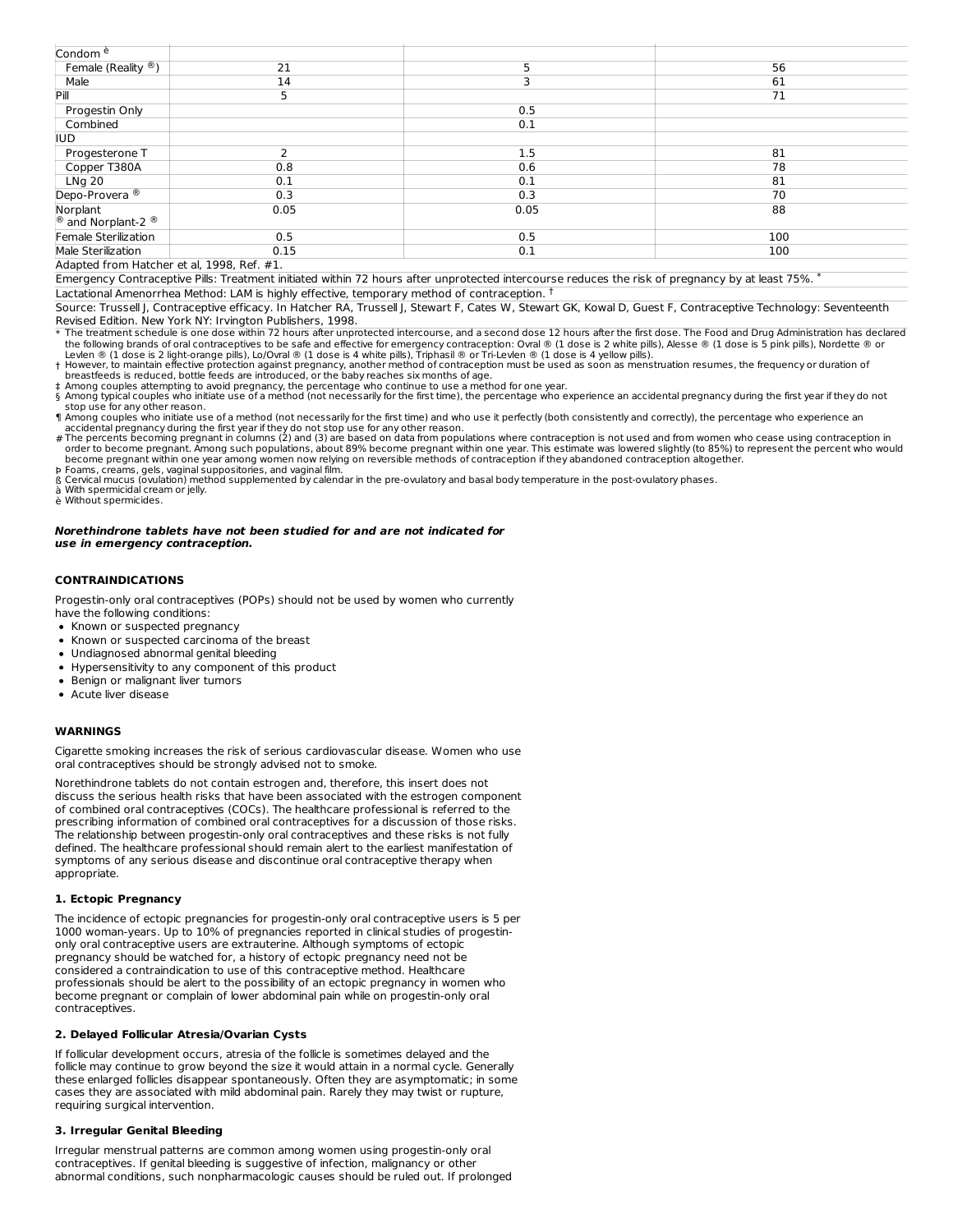amenorrhea occurs, the possibility of pregnancy should be evaluated.

#### **4. Carcinoma of the Breast and Reproductive Organs**

Some epidemiological studies of oral contraceptive users have reported an increased relative risk of developing breast cancer, particularly at a younger age and apparently related to duration of use. These studies have predominantly involved combined oral contraceptives and there is insufficient data to determine whether the use of POPs similarly increases the risk.

A meta-analysis of 54 studies found a small increase in the frequency of having breast cancer diagnosed for women who were currently using combined oral contraceptives or had used them within the past ten years.

This increase in the frequency of breast cancer diagnosis, within ten years of stopping use, was generally accounted for by cancers localized to the breast. There was no increase in the frequency of having breast cancer diagnosed ten or more years after cessation of use.

Women with breast cancer should not use oral contraceptives because the role of female hormones in breast cancer has not been fully determined.

Some studies suggest that oral contraceptive use has been associated with an increase in the risk of cervical intraepithelial neoplasia in some populations of women. However, there continues to be controversy about the extent to which such findings may be due to differences in sexual behavior and other factors. There is insufficient data to determine whether the use of POPs increases the risk of developing cervical intraepithelial neoplasia.

## **5. Hepatic Neoplasia**

Benign hepatic adenomas are associated with combined oral contraceptive use, although the incidence of benign tumors is rare in the United States. Rupture of benign, hepatic adenomas may cause death through intra-abdominal hemorrhage.

Studies have shown an increased risk of developing hepatocellular carcinoma in combined oral contraceptive users. However, these cancers are rare in the U.S. There is insufficient data to determine whether POPs increase the risk of developing hepatic neoplasia.

#### **PRECAUTIONS**

#### **1. General**

Patients should be counseled that this product does not protect against HIV infection (AIDS) and other sexually transmitted diseases.

## **2. Physical Examination and Follow-up**

It is considered good medical practice for sexually active women using oral contraceptives to have annual history and physical examinations. The physical examination may be deferred until after initiation of oral contraceptives if requested by the woman and judged appropriate by the healthcare professional.

#### **3. Carbohydrate and Lipid Metabolism**

Some users may experience slight deterioration in glucose tolerance, with increases in plasma insulin but women with diabetes mellitus who use progestin-only oral contraceptives do not generally experience changes in their insulin requirements. Nonetheless, prediabetic and diabetic women in particular should be carefully monitored while taking POPs.

Lipid metabolism is occasionally affected in that HDL, HDL , and apolipoprotein A-I and 2 A-II may be decreased; hepatic lipase may be increased. There is usually no effect on total cholesterol, HDL <sub>3</sub>, LDL, or VLDL.

#### **4. Drug Interactions**

The effectiveness of progestin-only pills is reduced by hepatic enzyme-inducing drugs such as the anticonvulsants phenytoin, carbamazepine, and barbiturates, and the antituberculosis drug rifampin. No significant interaction has been found with broadspectrum antibiotics.

Herbal products containing St. John's Wort ( Hypericum perforatum) may induce hepatic enzymes (cytochrome P450) and p-glycoprotein transporter and may reduce the effectiveness of contraceptive steroids. This may also result in breakthrough bleeding.

Concurrent use of bosentan and norethindrone containing products may result in decreased concentrations of these contraceptive hormones thereby increasing the risk of unintended pregnancy and unscheduled bleeding.

#### **5. Interactions with Laboratory Tests**

The following endocrine tests may be affected by progestin-only oral contraceptive use: • Sex hormone-binding globulin (SHBG) concentrations may be decreased.

Thyroxine concentrations may be decreased, due to a decrease in thyroid binding globulin (TBG).

#### **6. Carcinogenesis**

#### See **WARNINGS.**

## **7. Pregnancy**

Many studies have found no effects on fetal development associated with long-term use of contraceptive doses of oral progestins. The few studies of infant growth and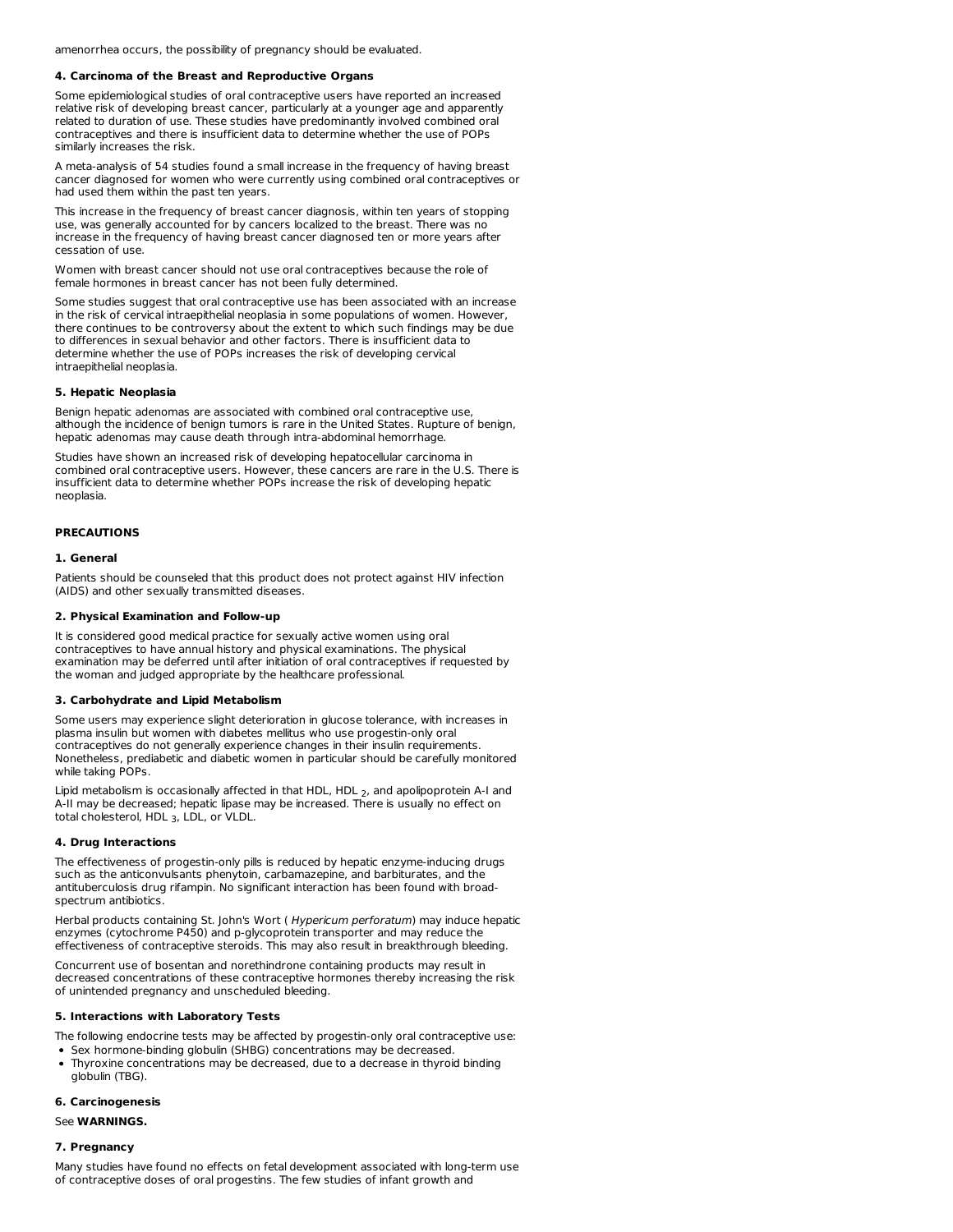development that have been conducted have not demonstrated significant adverse effects. It is nonetheless prudent to rule out suspected pregnancy before initiating any hormonal contraceptive use.

## **8. Nursing Mothers**

In general, no adverse effects have been found on breastfeeding performance or on the health, growth or development of the infant. However, isolated post-marketing cases of decreased milk production have been reported. Small amounts of progestins pass into the breast milk of nursing mothers, resulting in detectable steroid levels in infant plasma.

#### **9. Pediatric Use**

Safety and efficacy of norethindrone tablets have been established in women of reproductive age. Safety and efficacy are expected to be the same for postpubertal adolescents under the age of 16 and for users 16 years and older. Use of this product before menarche is not indicated.

#### **10. Fertility Following Discontinuation**

The limited available data indicate a rapid return of normal ovulation and fertility following discontinuation of progestin-only oral contraceptives.

#### **11. Headache**

The onset or exacerbation of migraine or development of severe headache with focal neurological symptoms which is recurrent or persistent requires discontinuation of progestin-only contraceptives and evaluation of the cause.

## **INFORMATION FOR THE PATIENT**

1. See **" Detailed Patient Labeling"** for detailed information.

2. Counseling issues

The following points should be discussed with prospective users before prescribing progestin-only oral contraceptives:

- The necessity of taking pills at the same time every day, including throughout all bleeding episodes.
- The need to use a backup method such as a condom and spermicide for the next 48 hours whenever a progestin-only oral contraceptive is taken 3 or more hours late.
- The potential side effects of progestin-only oral contraceptives, particularly menstrual irregularities.
- The need to inform the healthcare professional of prolonged episodes of bleeding, amenorrhea or severe abdominal pain.
- The importance of using a barrier method in addition to progestin-only oral contraceptives if a woman is at risk of contracting or transmitting STDs/HIV.

## **ADVERSE REACTIONS**

Adverse reactions reported with the use of POPs include:

- Menstrual irregularity is the most frequently reported side effect.
- Frequent and irregular bleeding are common, while long duration of bleeding episodes and amenorrhea are less likely.
- Headache, breast tenderness, nausea, and dizziness are increased among progestinonly oral contraceptive users in some studies.
- Androgenic side effects such as acne, hirsutism, and weight gain occur rarely.

The following adverse reactions were also reported in clinical trials or during post marketing experience: Gastrointestinal Disorders: vomiting, abdominal pain; General Disorders and Administration Site Conditions: fatigue, edema; Psychiatric Disorders: depression, nervousness; Musculoskeletal and Connective Tissue Disorders: pain in extremity; Reproductive System and Breast Disorders: genital discharge; breast pain, menstruation delayed, suppressed lactation, vaginal hemorrhage, menorrhagia, withdrawal bleed when product is stopped; Immune System Disorders: anaphylactic/anaphylactoid reaction, hypersensitivity ; Hepatobiliary Disorders: hepatitis, jaundice cholestatic; Skin and Subcutaneous Tissue Disorders: alopecia, rash, rash pruritic.

## **OVERDOSAGE**

There have been no reports of serious ill effects from overdosage, including ingestion by children.

## **DOSAGE AND ADMINISTRATION**

To achieve maximum contraceptive effectiveness, norethindrone tablets must be taken exactly as directed. One tablet is taken every day, at the same time. Administration is continuous, with no interruption between pill packs. See Detailed Patient Labeling for detailed instruction.

## **HOW SUPPLIED**

Norethindrone tablets USP, 0.35 mg are available in a blister pack containing 28 yellow, round, flat faced, beveled edge tablets, debossed 220 on one side and other side plain. NDC: 70518-3113-00

## PACKAGING: 3 in 1 CARTON, 1 in 1 POUCH, 28 in 1 BLISTER PACK

Store at 20° to 25°C (68° to 77°F). [See USP Controlled Room Temperature.]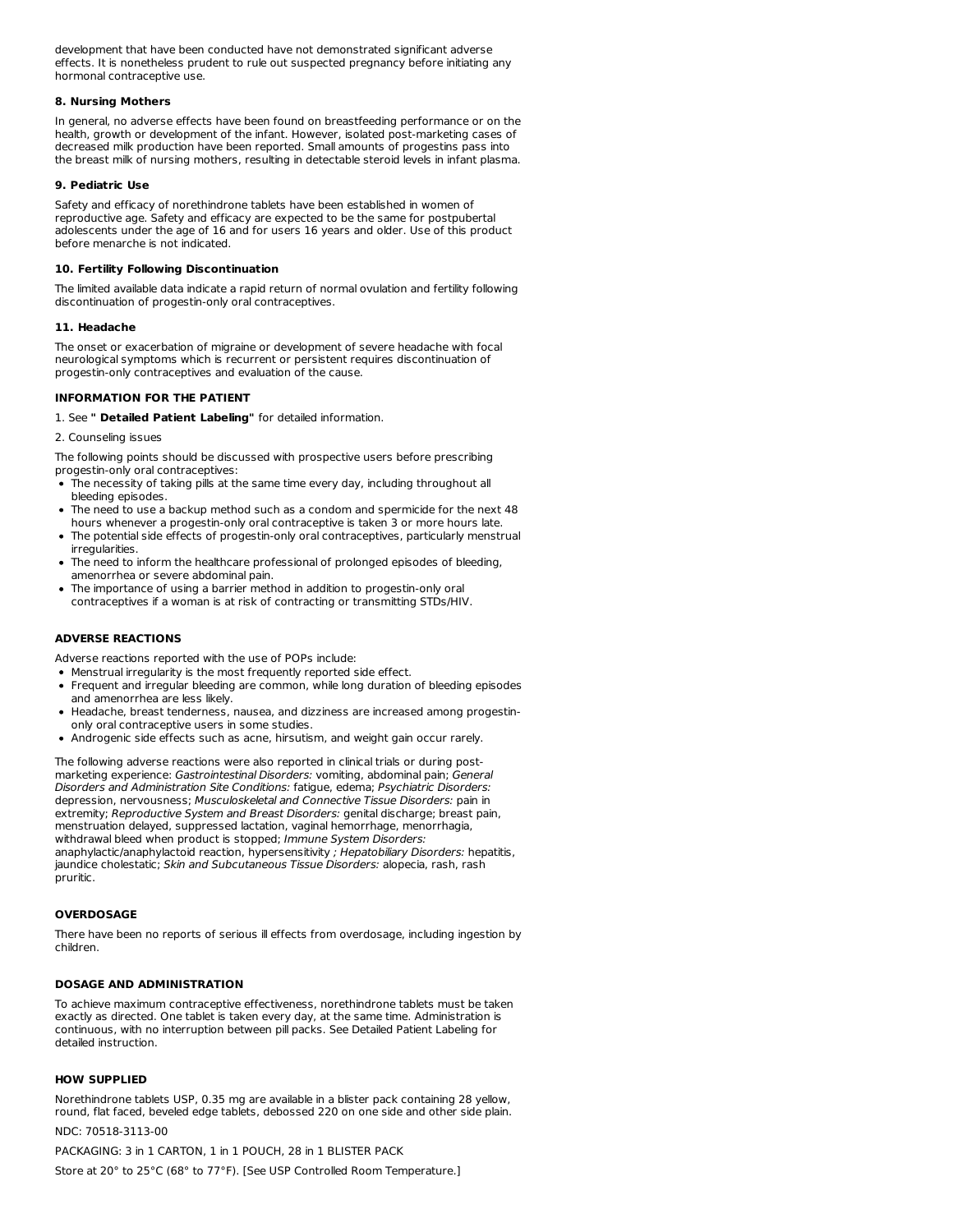Keep this and all medications out of the reach of children.

Repackaged and Distributed By:

Remedy Repack, Inc.

625 Kolter Dr. Suite #4 Indiana, PA 1-724-465-8762

## **DETAILED PATIENT LABELING**

#### **Norethindrone Tablets, USP**

**This product (like all oral contraceptives) is used to prevent pregnancy. It does not protect against HIV infection (AIDS) or other sexually transmitted diseases.**

#### **DESCRIPTION**

**Norethindrone Tablets, USP**

**Each tablet contains 0.35 mg norethindrone. Inactive ingredients include corn starch, D&C Yellow No. 10, ethyl cellulose, lactose anhydrous, magnesium stearate, microcrystalline cellulose, povidone, sodium starch glycolate and talc.**

## **INTRODUCTION**

**This leaflet is about birth control pills that contain one hormone, a progestin. Please read this leaflet before you begin to take your pills. It is meant to be used along with talking with your healthcare professional.**

**Progestin-only pills are often called "POPs" or "the minipill." POPs have less progestin than the combined birth control pill (or "the pill") which contains both an estrogen and a progestin.**

## **HOW EFFECTIVE ARE POPs?**

**About 1 in 200 POP users will get pregnant in the first year if they all take POPs perfectly (that is, on time, every day). About 1 in 20 "typical" POP users (including women who are late taking pills or miss pills) gets pregnant in the first year of use. Table 2 will help you compare the efficacy of different methods.**

**Table 2: Percentage of Women Experiencing an Unintended Pregnancy During the First Year of Typical Use and the First Year of Perfect Use of Contraception and the Percentage Continuing Use at the End of the First Year. United States.**

**Adapted from Hatcher et al, 1998, Ref. #1.**

**Emergency Contraceptive Pills: Treatment initiated within 72 hours after unprotected intercourse reduces the risk of pregnancy by at least 75%. 1 Lactational Amenorrhea Method: LAM is highly effective, temporary method of contraception. 2**

**Source: Trussell J, Contraceptive efficacy. In Hatcher RA, Trussell J, Stewart F, Cates W, Stewart GK, Kowal D, Guest F, Contraceptive Technology: Seventeenth Revised Edition. New York NY: Irvington Publishers, 1998.**

DRUG: Norethindrone

GENERIC: Norethindrone

DOSAGE: TABLET

ADMINSTRATION: ORAL

NDC: 70518-3113-0

COLOR: yellow

SHAPE: ROUND

SCORE: No score

SIZE: 6 mm

IMPRINT: 220

PACKAGING: 28 in 1 BLISTER PACK

OUTER PACKAGING: 1 in 1 POUCH

OUTER PACKAGING: 3 in 1 CARTON

ACTIVE INGREDIENT(S):

NORETHINDRONE 0.35mg in 1

INACTIVE INGREDIENT(S):

- ANHYDROUS LACTOSE
- **MICROCRYSTALLINE CELLULOSE**
- D&C YELLOW NO. 10 ETHYLCELLULOSE, UNSPECIFIED
- **MAGNESIUM STEARATE**
- **POVIDONE, UNSPECIFIED**
- **SODIUM STARCH GLYCOLATE TYPE A POTATO**
- STARCH, CORN
- $\bullet$  TALC